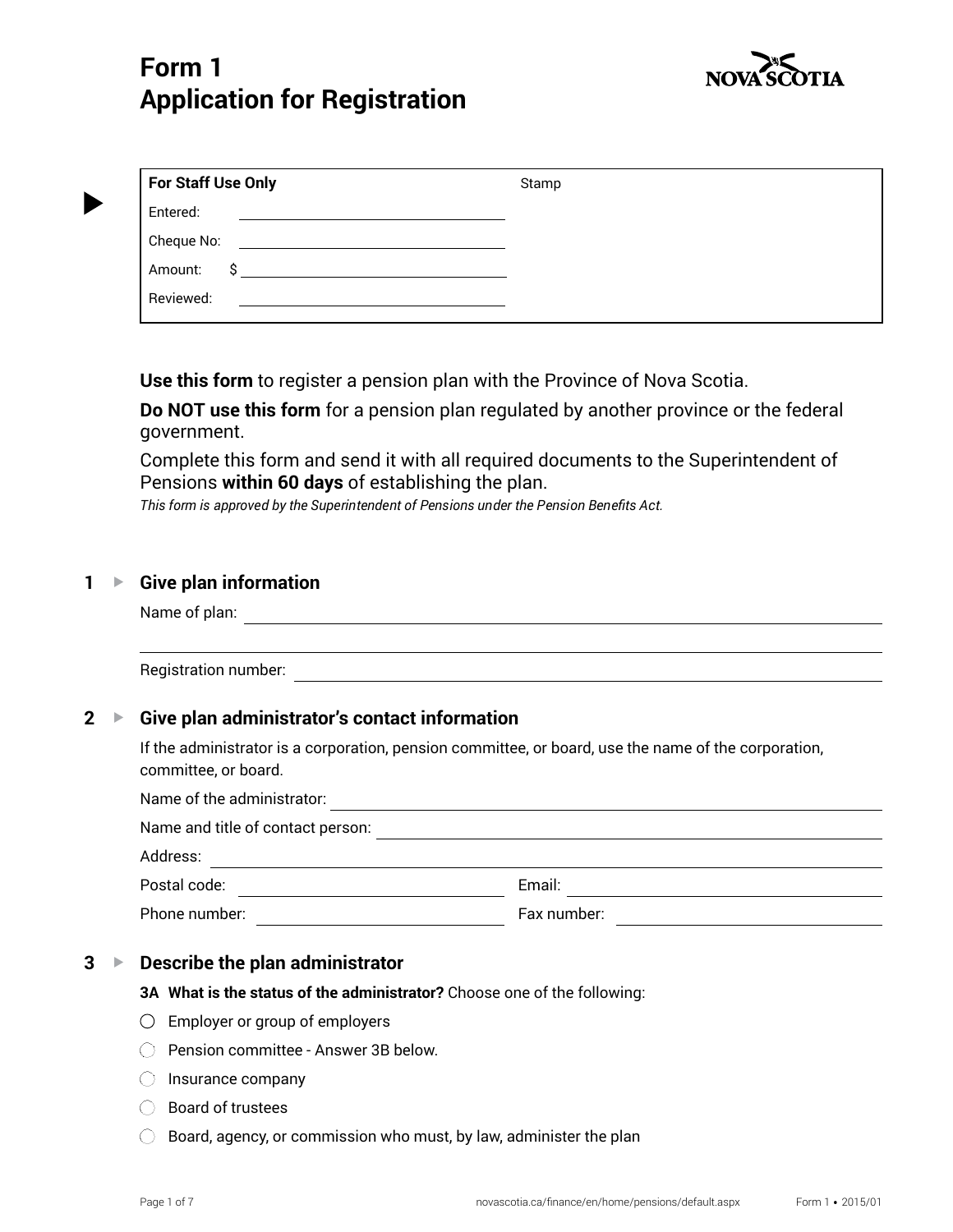**3B** Answer the following questions ONLY if the administrator is a PENSION COMMITTEE. **How many members of the committee represent employers or anyone required to make contributions on behalf of an employer? How many members of the committee are also members of the plan? How many people in total are on the committee?** 

# **4** ▶ Give contact information of employer or sponsor

| Email:      |
|-------------|
| Fax number: |
|             |

*If the employer's or sponsor's name or address changes, inform the superintendent in writing within 60 days of the change.*

# **5** ► Give additional employer information

**Do other employers have employees participating in the plan?** Include subsidiary or affiliated companies.

**Yes** - *Attach the following information to this form: additional employer's name, additional employer's address , and additional employers' main business.*

**No**

# **6** G **What kind of organization is the plan being registered for?**

#### **Public sector**

- $\bigcirc$  Municipal government
- $\bigcirc$  Municipal enterprise
- $\bigcirc$  Federal government
- $\bigcirc$  Federal enterprise
- $\bigcirc$  Provincial government
- $\bigcirc$  Provincial enterprise
- ◯ Other

#### **Private sector**

- $\bigcirc$  Incorporated business
- $\bigcirc$  Unincorporated business (sole proprietor or partnership)
- $\bigcirc$  Co-operative
- $\bigcirc$  Trade or employee association
- $\bigcirc$  Religious, charitable, or other non-profit organization
- $\bigcirc$  Other

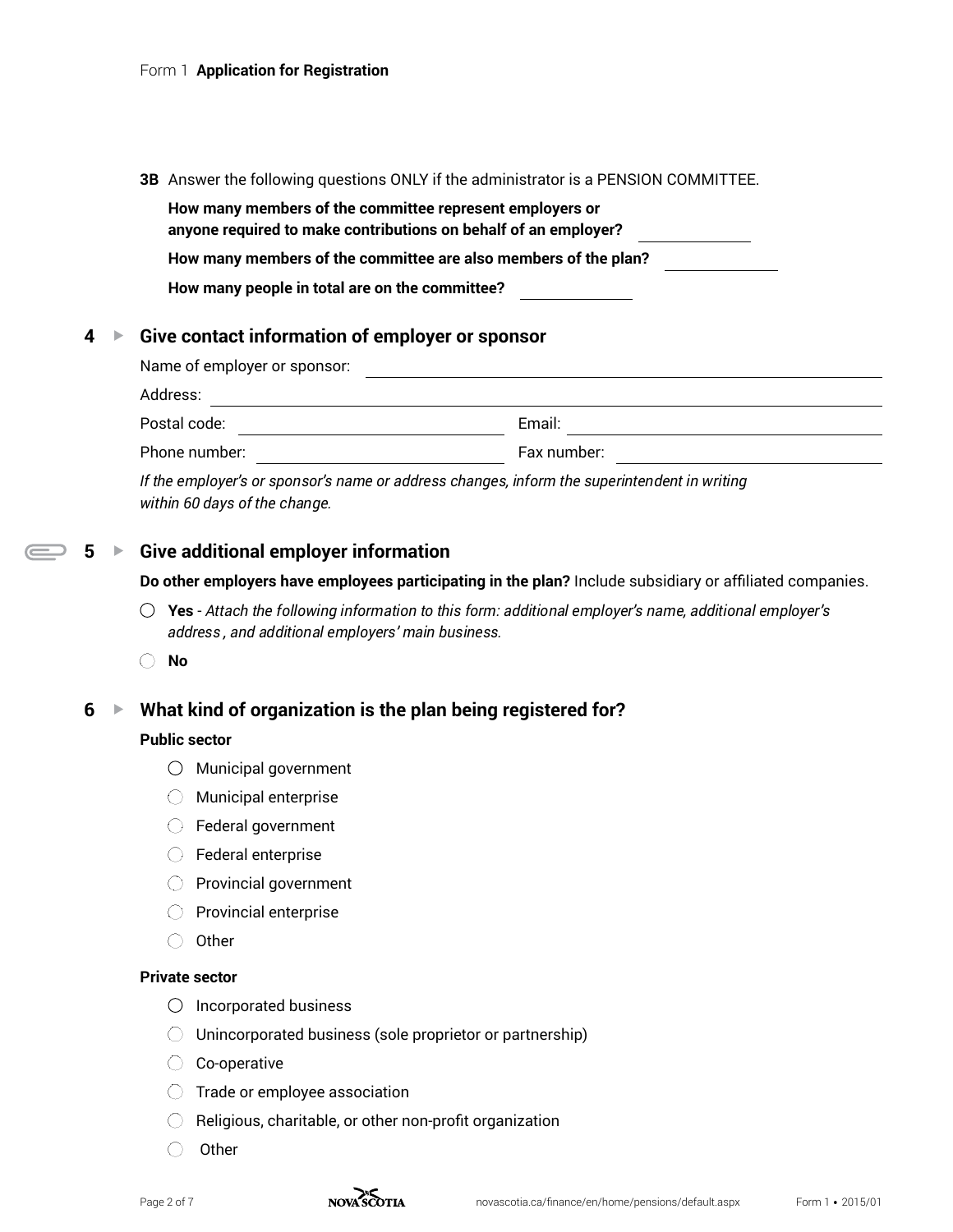## **7 ▶ Give consultant's contact information**

| Name of the consultant:         |             |
|---------------------------------|-------------|
| Consultant's position or title: |             |
| Name of consulting firm:        |             |
| Address:                        |             |
| Postal code:                    | Email:      |
| Phone number:                   | Fax number: |

*Attach an extra page listing all other applicable contacts such as third party administrators, plan auditor, custodian, affiliates, associates, or subsidiary company of the principal employer.*

# **8** ► Describe the plan

**Are the employer contributions to the plan required under a collective agreement?**

- Yes
- No

#### **Does the plan have any defined benefit provisions?**

- Yes
- No

**When is the effective date of the plan?** (yyyy/mm/dd)

**When is the plan's fiscal year end?** (mm/dd)

*Note: The plan's fiscal year end is December 31st unless the plan sets a different date.*

**What kind of plan is being registered?** Put a mark in the corresponding circle.

|                      | Defined<br>benefit | Defined<br>contribution | Combination of<br>defined benefit and<br>defined contribution |  |
|----------------------|--------------------|-------------------------|---------------------------------------------------------------|--|
| Single employer      |                    |                         |                                                               |  |
| Multi-employer       |                    |                         |                                                               |  |
| Other, give details: |                    |                         |                                                               |  |

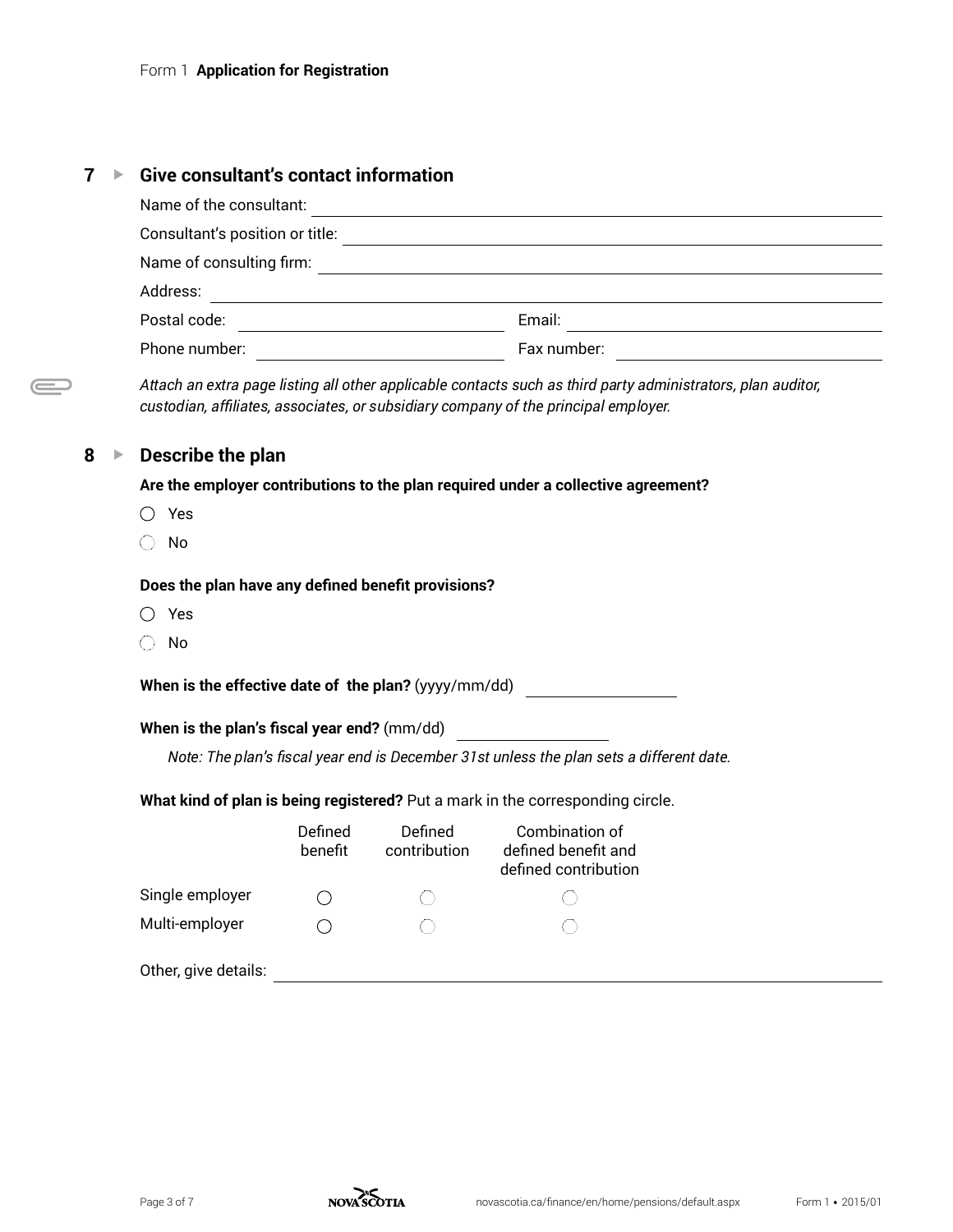**Is the plan a multi-employer plan created as part of a collective agreement or trust agreement; or a plan that provides defined benefits where the obligation of an employer to contribute to the plan is limited to a fixed amount or rate set out in a collective agreement?**

- ◯ Yes
- No

**Is the plan a "designated plan" as defined in the federal Income Tax Regulations?**

- Yes
- O No

#### **9 ► Where are the funds held?**

Choose one from the following list:

- $\bigcirc$  Benefits fully insured or guaranteed by an insurance company
- $\bigcirc$  Contract with an insurance company but the benefits are NOT fully insured or quaranteed
- $\bigcirc$  Trust agreement with individual trustees
- $\bigcirc$  Trust agreement with trust company
- $\bigcirc$  Pension funds society
- $\bigcirc$  Government, agency, board, or commission established by law to administer a pension fund
- $\bigcirc$  Other, give details  $\bigcirc$

#### **10** ► Give information regarding the funding arrangement

Company name (include the name of the corporate trustee, insurance company, or other body which holds the fund's assets):

| Policy or trust account number: |             |  |
|---------------------------------|-------------|--|
| Address:                        |             |  |
| Postal code:                    | Email:      |  |
| Phone number:                   | Fax number: |  |
|                                 |             |  |

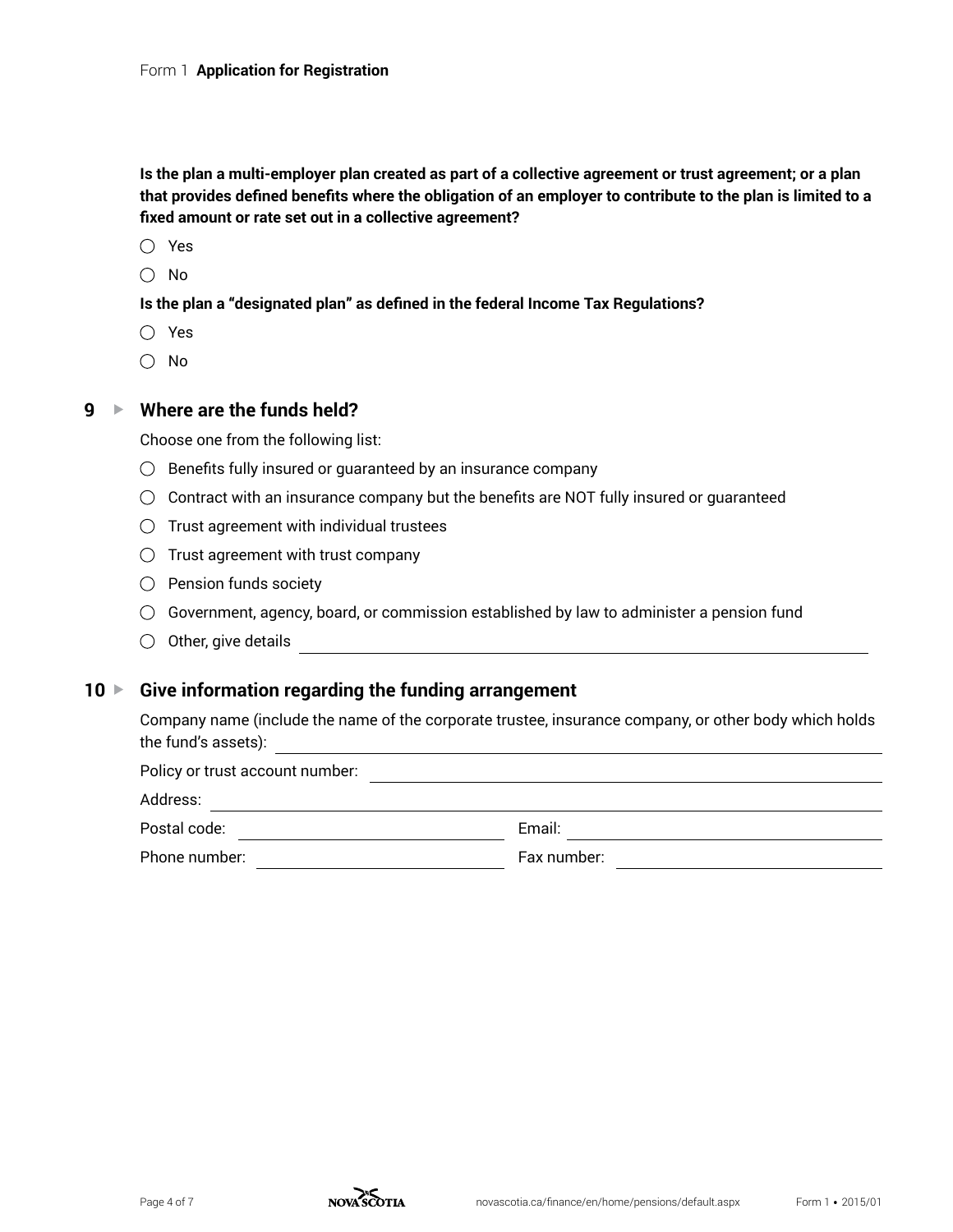# **11** ► Give numbers of employees enrolled in the plan on the effective date of the plan

| Area of employment           | Male     | Female         | Total            |
|------------------------------|----------|----------------|------------------|
| Newfoundland & Labrador      |          |                | $\overline{0}$   |
| Prince Edward Island         |          |                | $\boldsymbol{0}$ |
| Nova Scotia                  |          |                | $\boldsymbol{0}$ |
| New Brunswick                |          |                | $\theta$         |
| Quebec                       |          |                | $\boldsymbol{0}$ |
| Ontario                      |          |                | $\boldsymbol{0}$ |
| Manitoba                     |          |                | $\overline{0}$   |
| Saskatchewan                 |          |                | $\boldsymbol{0}$ |
| Alberta                      |          |                | $\overline{0}$   |
| <b>British Columbia</b>      |          |                | $\overline{0}$   |
| <b>Yukon Territory</b>       |          |                | $\boldsymbol{0}$ |
| <b>Northwest Territories</b> |          |                | $\boldsymbol{0}$ |
| <b>Territory of Nunavut</b>  |          |                | $\theta$         |
| Canada*                      |          |                | $\boldsymbol{0}$ |
| <b>Totals</b>                | $\theta$ | $\overline{0}$ | 0                |

\* Plan members working in the following areas come under the authority of the federal pension benefits standards legislation. Give their area of employment as Canada:

- Air, water, and rail transportation
- Interprovincial trucking
- Radio, television, and telegraph
- Atomic energy
- Flour, feed, or seed mills
- Chartered banks

# **12 ► Calculate the fee**

Total fee owing: Total number of members (excluding members from PEI) x \$5.80 =

If your total is LESS THAN \$116.65 you must pay \$116.65

If your total is MORE THAN \$8,749.75, you must pay \$8,749.75

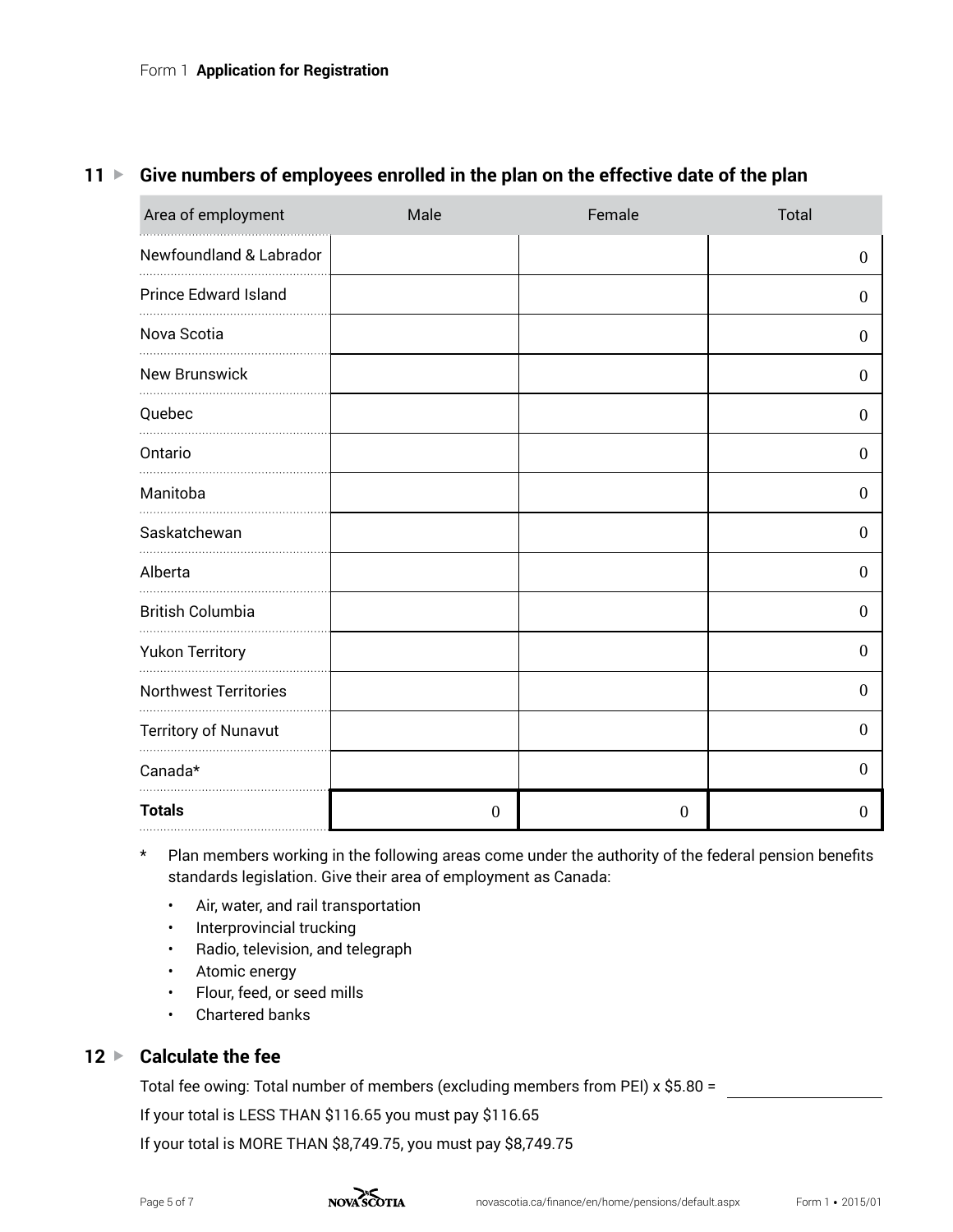# **13** ► Check that all required documents are included

#### **Certified copies of all documents that create and support the plan:**

- $\Box$  Text of the plan
- $\Box$  Initial valuation report and actuarial information summary in respect of a defined benefit plan (if not already submitted)
- $\Box$  Collective agreement if the plan was set up as part of such an agreement

#### **Certified copies that create and support the pension fund:**

- $\Box$  Trust agreements
- $\Box$  Deposit contracts with the insurance company
- $\Box$  Group annuity contracts
- $\Box$  Other types of funding instruments
- $\Box$  Certified copy of any reciprocal transfer agreement related to the plan, if applicable.
- $\Box$  Certified copy of the explanatory statement and other information provided to members and potential members as required under subsection 38(1) of the Pension Benefits Act (information provided by administrator)
- $\Box$  Cheque or money order made payable to the Minister of Finance for the registration fee determined in part 12 of this form